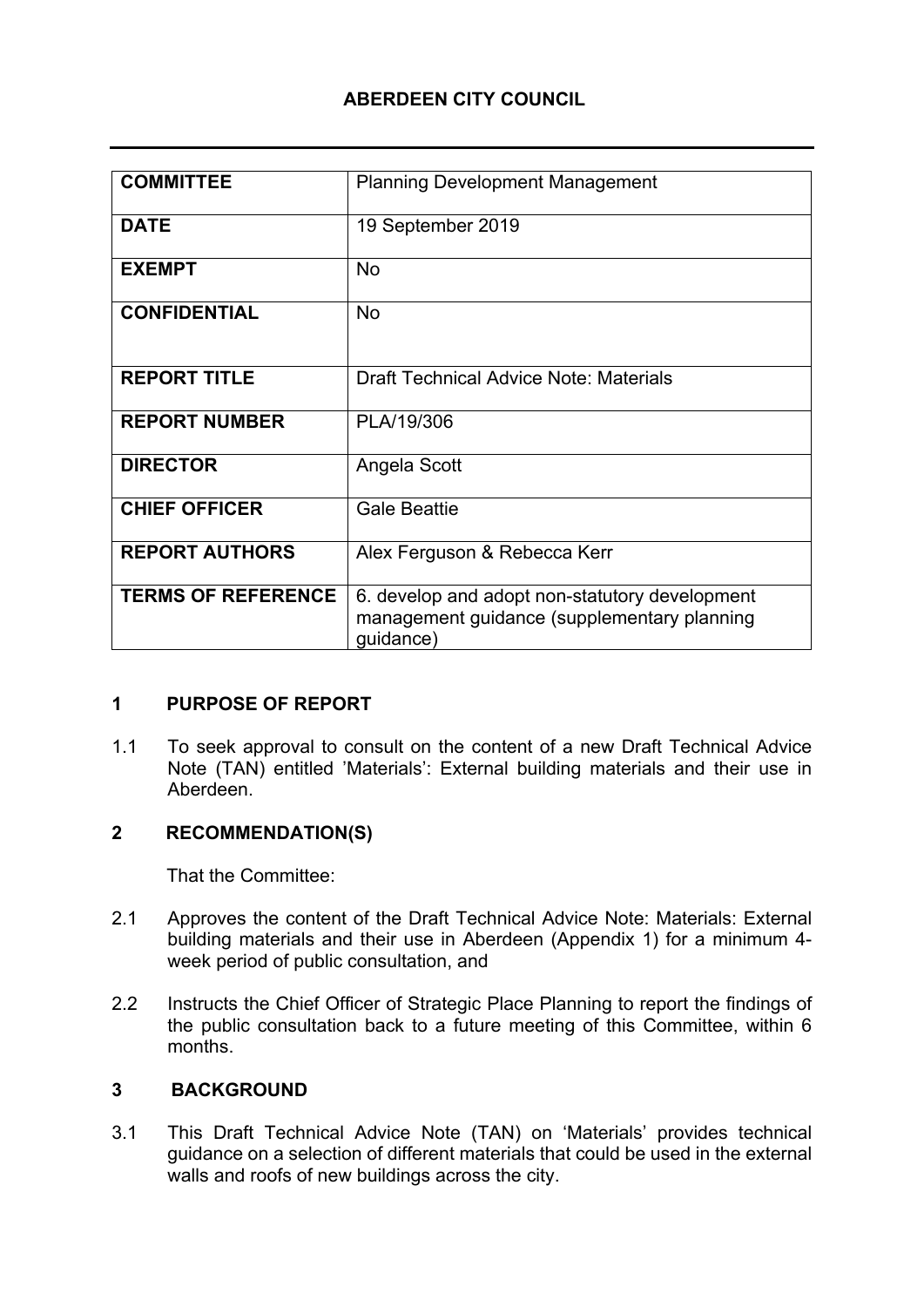- 3.2 The document has been prepared in the context of Aberdeen Local Development Plan (2017) Policy D1 – Quality Placemaking by Design, which states that all development must ensure high standards of design and have a strong and distinctive sense of place.
- 3.3 At present, the Local Development Plan is not supported by any additional technical guidance that sets out general parameters for the selection of external materials used in new buildings. In the absence of such guidance, the materials chosen for new buildings across the city can often be at odds with the city's distinct sense of place or a development's more localised context.
- 3.4 This Draft TAN provides a benchmark for the promotion of high-quality external materials which are appropriate to their context. The advice encourages and challenges designers, developers and homeowners to consider and select external materials for new buildings and extensions that are visually appropriate, sustainable, long lasting, and have low-maintenance requirements. Materials should also be grounded in the historic design features and characteristics of Aberdeen's development in order to guide, create and reinforce local distinctiveness through high quality development, rather than produce new places that look like anywhere else.
- 3.5 The advice illustrates a way of looking at our city with a design-led approach to material selection for the 21<sup>st</sup> century based on an aesthetic understanding of the historic use of material, colour, texture and detail to shape specifications today. Subject to Committee approval it would be treated as a material consideration in the assessment of planning and listed building consent applications with the aim of improving design quality and offering a consistent approach to the way in which materials are considered and used across Aberdeen. This is the purpose of the Draft document presented to Members today.
- 3.6 This Draft TAN does not seek to create a checklist of acceptable materials, acknowledging instead that each site and new development requires to be assessed on its own merits and its own context. The advice advocates a more informed approach to the use of appropriate materials and seeks to ensure that the external finishes of new buildings in Aberdeen have been chosen carefully so they:
	- are appropriate for both their city-wide and localised (streetscape) context,
	- respect the city's heritage and contribute toward Aberdeen's distinctive 'sense of place', and
	- take consideration of the sustainability and life-cycle of materials.

#### **Next Steps – Public Consultation**

3.7 This report seeks approval to proceed with public consultation on the Draft Technical Advice Note over a minimum 4-week period. Before being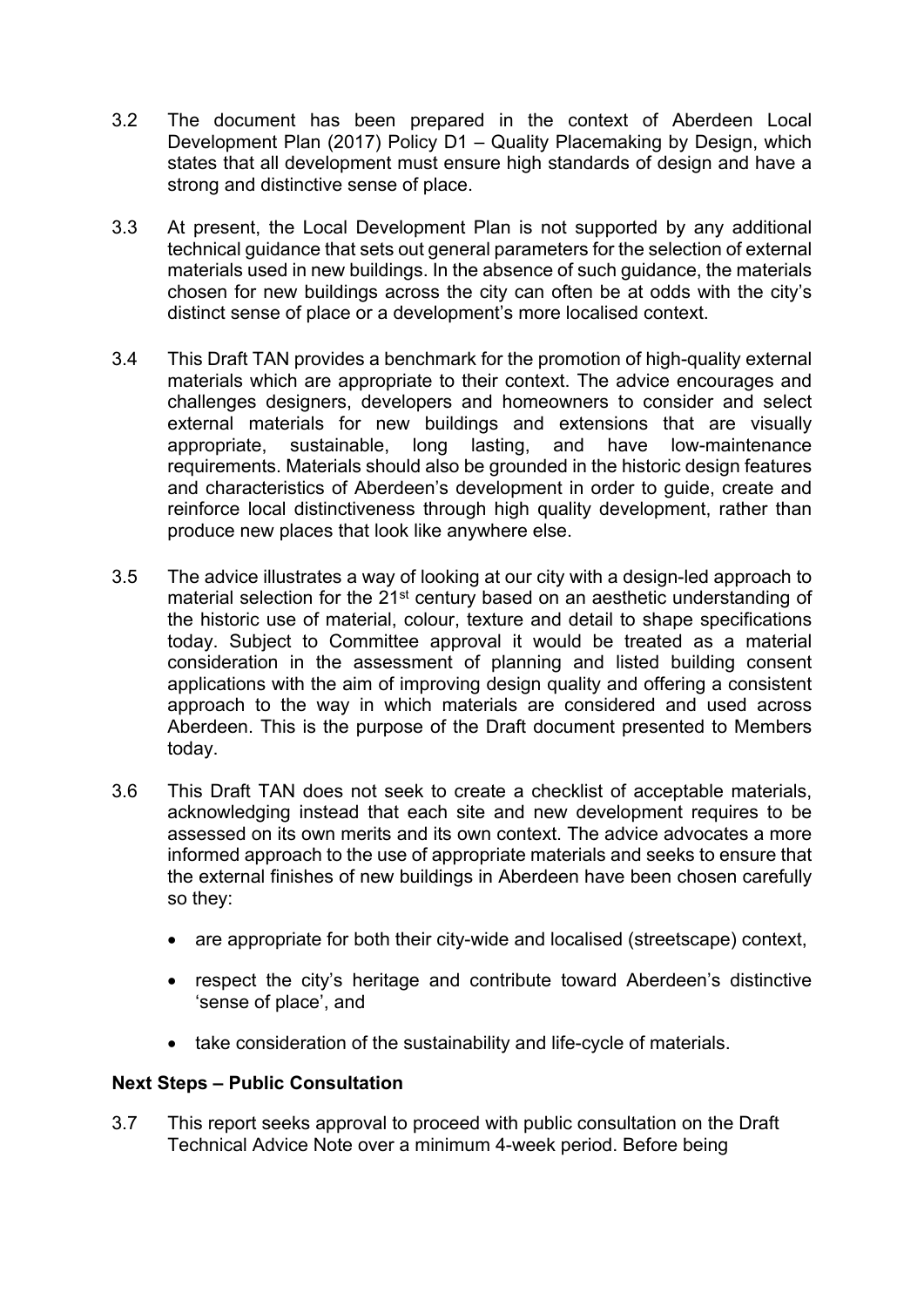published for consultation, the Draft Materials TAN will be graphically designed.

- 3.8 The Draft TAN would be made available as follows:
	- Publication of document on Aberdeen City Council 'Consultation Hub' <https://consultation.aberdeencity.gov.uk/>
	- Hard copy of document available for review at Marischal College, between 9am and 5pm Monday to Friday, and in the Aberdeen Central library during their normal opening hours.
	- Issue a press release on the Council's website advertising the consultation period, how to view and comment on the Draft document.
	- Press advert placed in the P&J newspaper to advertise the consultation period.
	- Notification (email) of the consultation will also be issued to statutory consultees and all Community Councils.
- 3.9 Subject to Committee approval, the results of the public consultation will be reported back to a future meeting of this Committee, within 6 months, including any recommended revisions to the Draft document.

# **Next Steps – Strategic Environmental Assessment**

3.10 A Strategic Environmental Assessment (SEA) may be required for the proposed Draft guidance as it falls within the 'sets the framework for future development consent of projects' remit. A SEA Screening submission is currently underway which will assess whether the Draft TAN is likely to have significant environmental effects. This will be submitted to the Consultation Authorities shortly. The results of this process will be reported back to a future meeting of this Committee alongside the outcomes of the public consultation.

## **4 FINANCIAL IMPLICATIONS**

- 4.1 There are no financial implications arising from approval of this report. The cost associated with the public consultation can be met within the existing provisions of the Strategic Place Planning budget.
- 4.2 As a major landowner in the city, proposals for the development of land and assets owned by Aberdeen City Council will, where this is applicable, be subject to assessment in line with the principles and standards set out in the Technical Advice Note.

#### **5 LEGAL IMPLICATIONS**

5.1 There are no legal implications arising from approval of this report.

# **6 MANAGEMENT OF RISK**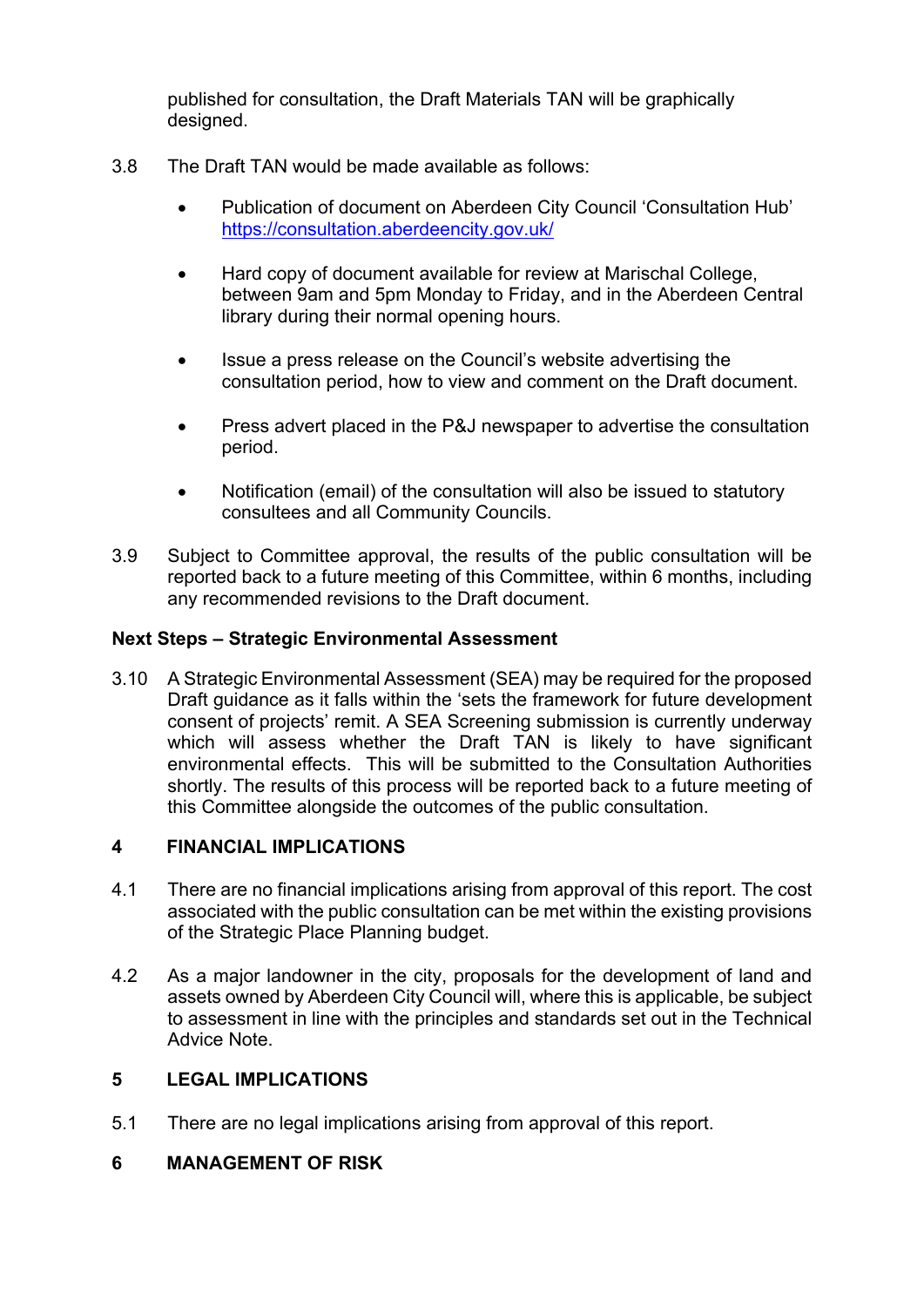| Category            | <b>Risk</b>                                                                                                                                                                                                                                                             | Low $(L)$<br><b>Medium</b> | <b>Mitigation</b>                                                                                                                                                                                                                                                                                                    |
|---------------------|-------------------------------------------------------------------------------------------------------------------------------------------------------------------------------------------------------------------------------------------------------------------------|----------------------------|----------------------------------------------------------------------------------------------------------------------------------------------------------------------------------------------------------------------------------------------------------------------------------------------------------------------|
|                     |                                                                                                                                                                                                                                                                         | (M)<br>High (H)            |                                                                                                                                                                                                                                                                                                                      |
| <b>Financial</b>    | None                                                                                                                                                                                                                                                                    | N/A                        | N/A                                                                                                                                                                                                                                                                                                                  |
| Legal               | None                                                                                                                                                                                                                                                                    | N/A                        | N/A                                                                                                                                                                                                                                                                                                                  |
| <b>Employee</b>     | By not providing this<br>technical advice,<br>Officers could provide<br>inconsistent advice by<br>not having a known<br>consensus approach.<br>This could result in<br>longer timescales to<br>manage and process<br>planning applications.                             | L                          | Draft and agree the content<br>of the Draft Technical<br>Advice Note to encourage<br>an informed approach to the<br>selection of appropriate<br>materials in advance of<br>planning applications being<br>submitted. This will further<br>enable consistency of site-<br>specific advice to individual<br>proposals. |
| <b>Customer</b>     | Delaying consultation<br>could affect the<br>potential for public<br>comment on the Draft<br>advice and not<br>providing technical<br>advice means the<br>Customer is open to<br>developing proposals<br>that may not be<br>appropriate to the<br>location.             | L                          | Preparing technical advice<br>will provide greater clarity,<br>consistency and certainty in<br>the topic area of 'materials'<br>and proceeding with the<br>consultation allows the<br>public to inform Council<br>document production.                                                                               |
| <b>Environment</b>  | Not providing this<br>advice could result in<br>lost opportunities to<br>protect and enhance<br>our built environment<br>with appropriate<br>material choices.<br>particularly in<br>sensitive, historic<br>environments and in<br>formation of our new<br>communities. | М                          | Technical advice is<br>prepared in order to give<br>direction to specific aspects<br>of development, and as a<br>material consideration in the<br>evaluation of development<br>proposals. The Draft advice<br>will also be subject to<br><b>Strategic Environmental</b><br>Assessment screening<br>processes.        |
| <b>Technology</b>   | None                                                                                                                                                                                                                                                                    | N/A                        | N/A                                                                                                                                                                                                                                                                                                                  |
| <b>Reputational</b> | Not providing advice<br>opens the possibility<br>of inconsistency and<br>poor-quality decision-<br>making about                                                                                                                                                         | M                          | Production of the Draft<br>advice illustrates the<br>Council's approach to<br>development matters to<br>protect and enhance our                                                                                                                                                                                      |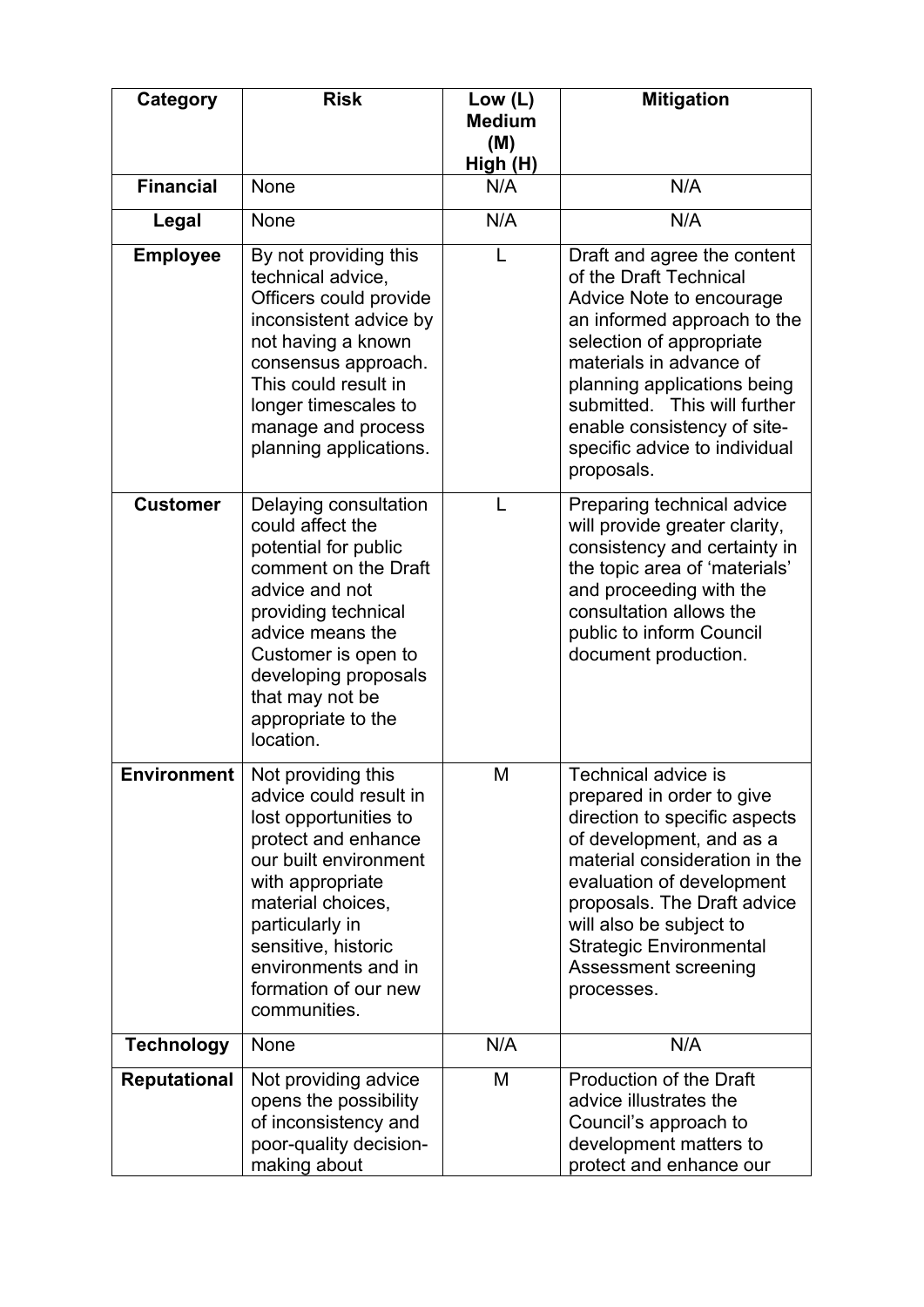| city through clear and<br>Aberdeen's identity<br>consistent means.<br>and sense of place. |  |
|-------------------------------------------------------------------------------------------|--|
|-------------------------------------------------------------------------------------------|--|

# **7 OUTCOMES**

| <b>Local Outcome Improvement Plan Themes</b>                    |                                                                                                                                                                                                                                                                                                                 |
|-----------------------------------------------------------------|-----------------------------------------------------------------------------------------------------------------------------------------------------------------------------------------------------------------------------------------------------------------------------------------------------------------|
|                                                                 | <b>Impact of Report</b>                                                                                                                                                                                                                                                                                         |
| <b>Prosperous</b><br><b>Economy</b>                             | Technical guidance on the topic of 'Materials' helps to stimulate<br>ideas at the earliest stage of the design process for new<br>developments whilst taking into consideration Aberdeen's distinct<br>sense of place which helps strength the identity of Aberdeen to<br>economic investment (Key Driver 1.3). |
| <b>Prosperous</b><br><b>People (Children</b><br>& Young People) | Public consultation is available to all ages helping to foster<br>inclusive decision making (Key Driver 7.1).                                                                                                                                                                                                   |
| <b>Prosperous</b><br>People (Adult)                             | No direct links however consistent advice on materials helps to<br>foster improved sense of civic pride, and attractive built<br>environments can contribute toward mental well-being.                                                                                                                          |
| <b>Prosperous Place</b>                                         | The Draft advice promotes the use of high-quality and<br>sustainable materials, which considered their life-cycle and<br>climate change adaptability (key Driver 14.1).                                                                                                                                         |

| <b>Design Principles of Target Operating Model</b> |                                                                                                                                                                                                                                                                                                                                     |
|----------------------------------------------------|-------------------------------------------------------------------------------------------------------------------------------------------------------------------------------------------------------------------------------------------------------------------------------------------------------------------------------------|
|                                                    | <b>Impact of Report</b>                                                                                                                                                                                                                                                                                                             |
| <b>Customer</b><br><b>Service Design</b>           | Consultation includes both internal and external stakeholders and<br>will be hosted digitally on the Council's 'Consultation Hub'. Public<br>consultation on Council advice documents ensures they are<br>inclusive.                                                                                                                |
| Organisational<br><b>Design</b>                    | The advice will be available to view on the Council's website and<br>the outcomes of the public consultation process will be reported to<br>Committee for transparency. The development of the advice also<br>will have undertaken internal consultation with colleagues from<br>teams across the Strategic Place Planning Service. |
| Governance                                         | Technical guidance is governed through the Council's Committee<br>Reporting Procedure to ensure transparency and the consultation<br>process allows the creation of an inclusive document. Guidance<br>will be reviewed alongside future development plan review<br>process.                                                        |
| <b>Workforce</b>                                   | Technical advice allows for a more informed and consistent<br>approach to decision making, saving staff time and is supported by<br>in-house skills on the topic area.                                                                                                                                                              |
| <b>Process Design</b>                              | This Technical Advice Note has been developed due to the<br>absence of anything existing which sets out general parameters<br>for the selection of external materials.                                                                                                                                                              |